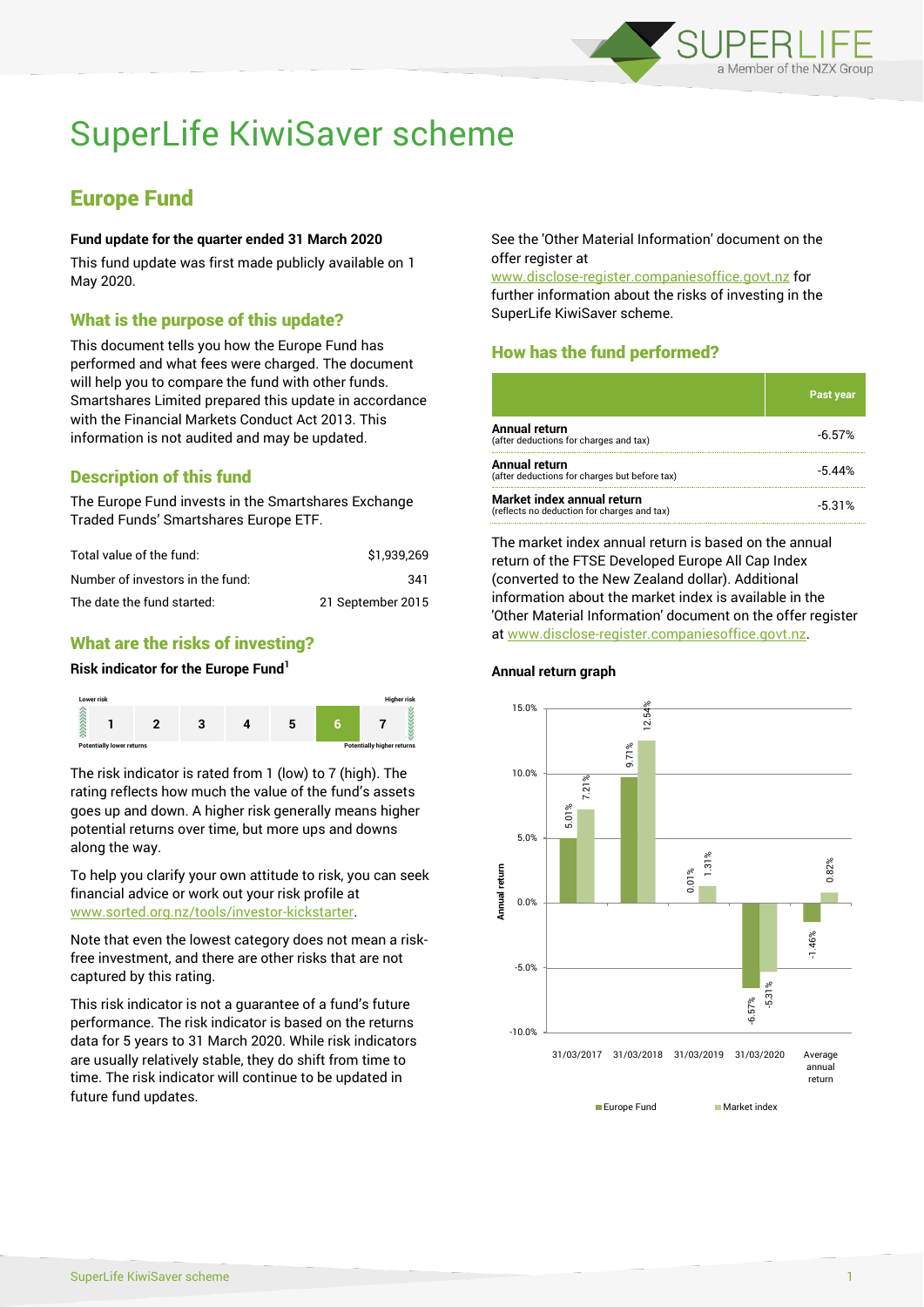

This shows the return after fund charges and tax for each year ending 31 March since the fund started. The last bar shows the average annual return since the fund started, up to 31 March 2020.

**Important:** This does not tell you how the fund will perform in the future.

Returns in this update are after tax at the highest prescribed investor rate (PIR) of tax for an individual New Zealand resident. Your tax may be lower.

#### What fees are investors charged?

Investors in the Europe Fund are charged fund charges. In the year to 31 March 2020 these were:

|                                                    | % per annum of fund's<br>net asset value |  |
|----------------------------------------------------|------------------------------------------|--|
| <b>Total fund charges</b>                          | 0.59%                                    |  |
| Which are made up of:                              |                                          |  |
| <b>Total management and administration charges</b> | 0.59%                                    |  |
| Including:                                         |                                          |  |
| Manager's basic fee                                | 0.45%                                    |  |
| Other management and<br>administration charges     | 0.14%                                    |  |
| Other charges                                      | Dollar amount per investor               |  |
| Administration fee                                 | \$30 per annum                           |  |

Investors may also be charged individual action fees for specific actions or decisions (for example, if an investor has a financial adviser and has agreed to pay a fee to the adviser for providing financial advice). See the Product Disclosure Statement for the SuperLife KiwiSaver scheme for more information about those fees.

Small differences in fees and charges can have a big impact on your investment over the long term.

GST is included in the fund charges set out above.

#### Example of how this applies to an investor

Jess had \$10,000 in the fund and did not make any further contributions. At the end of the year, Jess incurred a loss after fund charges were deducted of -\$657 (that is -6.57% of her initial \$10,000). Jess paid other charges of \$30. This gives Jess a total loss after tax of -\$687 for the year.

#### What does the fund invest in?

#### **Actual investment mix**

This shows the types of assets that the fund invests in.



#### **Target investment mix**

This shows the mix of assets that the fund generally intends to invest in.

| <b>Asset Category</b>        | <b>Target asset mix</b> |
|------------------------------|-------------------------|
| Cash and cash equivalents    | 1.00%                   |
| New Zealand fixed interest   |                         |
| International fixed interest |                         |
| Australasian equities        |                         |
| International equities       | 99.00%                  |
| Listed property              |                         |
| Unlisted property            |                         |
| Commodities                  |                         |
| Other                        |                         |